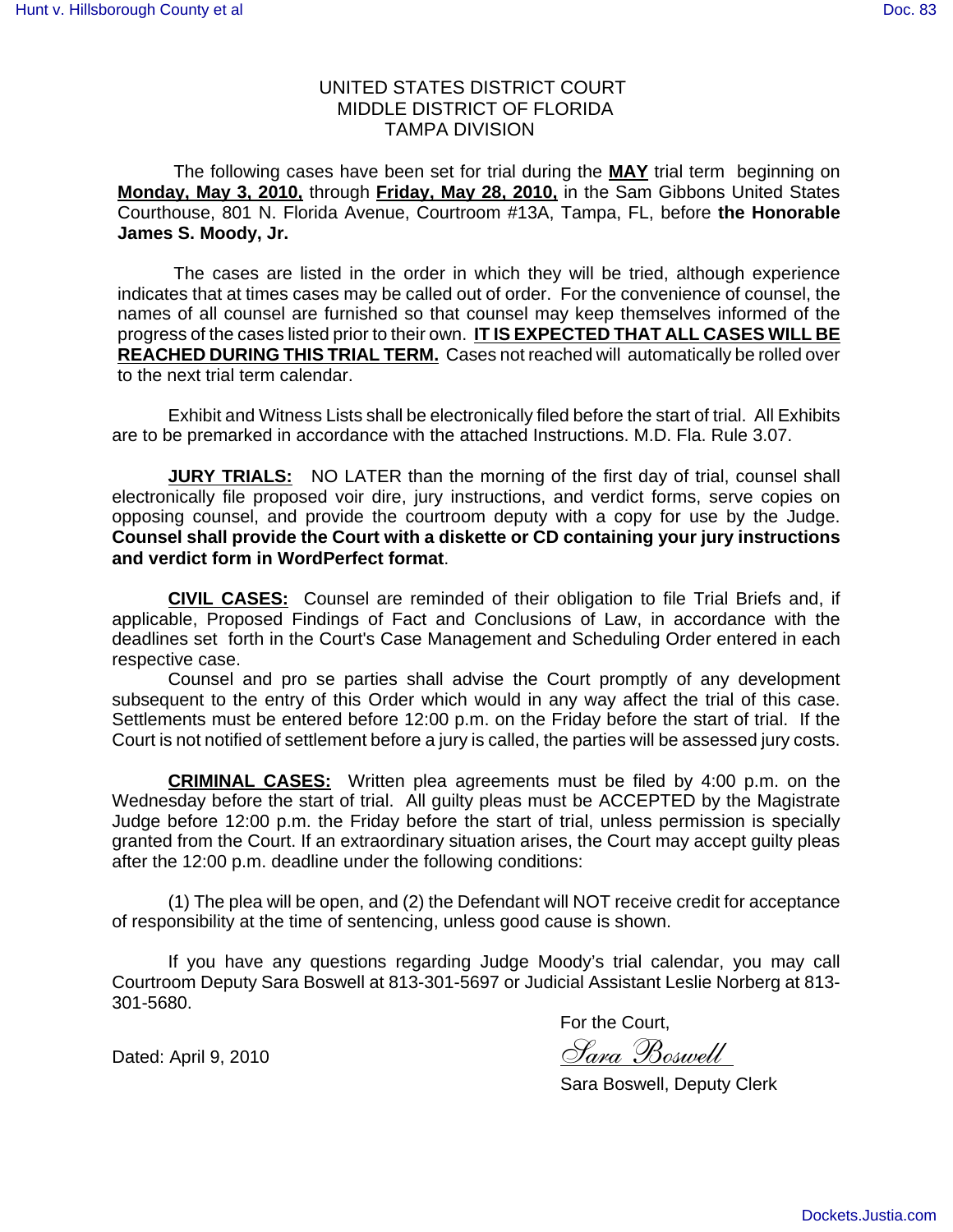# UNITED STATES DISTRICT COURT MIDDLE DISTRICT OF FLORIDA TAMPA DIVISION

# **HONORABLE JAMES S. MOODY, JR.**

COURTROOM 13A, THIRTEENTH FLOOR SAM M. GIBBONS COURTHOUSE



# **MAY TRIAL CALENDAR**

| <b>CASE NO. 1</b>                                                      | Case No.: 8:08-cr-69-T-30TBM            |  |
|------------------------------------------------------------------------|-----------------------------------------|--|
| <b>JURY TRIAL* - SPANISH interpreter required</b>                      |                                         |  |
| <b>USA</b>                                                             | AUSA Matthew Perry, 274-6000            |  |
| VS.                                                                    |                                         |  |
| Martin David Hodwalker-Martinez (detained) Robert Feitel, 202-255-6637 |                                         |  |
| Eliseo Bello-Avendano (detained)                                       | <b>Nelson Alfaro, 786/363-2517</b>      |  |
| *Motion to continue trial pending.                                     |                                         |  |
|                                                                        |                                         |  |
| <b>CASE NO. 2</b>                                                      | Case No.: 8:09-cr-538-T-30AEP           |  |
| <b>JURY TRIAL - SPANISH interpreter required</b>                       | 2 days                                  |  |
| <b>USA</b>                                                             | <b>AUSA Eduardo Toro-Font, 274-6000</b> |  |
| VS.                                                                    |                                         |  |
| Ricardo Montoya-Romero (detained)                                      | AFPD Howard Anderson, 228-2715          |  |
| <b>CASE NO. 3</b>                                                      | Case No.: 8:09-cr-582-T-30TGW           |  |
| <b>JURY TRIAL - SPANISH interpreter required</b>                       |                                         |  |
| <b>USA</b>                                                             | AUSA Joseph Ruddy, 274-6000             |  |
| VS.                                                                    |                                         |  |
| <b>Jose Santos Vasquez* (detained)</b>                                 | Lori Palmieri, 254-0254                 |  |
| *Change of plea hearing set for 4/20/10.                               |                                         |  |
|                                                                        |                                         |  |
| <b>CASE NO. 4</b>                                                      | Case No.: 8:10-cr-100-T-30MAP           |  |
| <b>JURY TRIAL - SPANISH interpreter required</b>                       | $3 - 5$ days                            |  |
| <b>USA</b>                                                             | AUSA Kathy Peluso, 274-6000             |  |
| VS.                                                                    |                                         |  |
| <b>Alberto Filimon Everitt Blanco</b><br>(detained)                    | AFPD Howard Anderson, 228-2715          |  |
| (detained)<br><b>Victor Manuel Balleste Linares</b>                    | Pedro Amador, Jr., 250-0556             |  |
| (detained)<br><b>David Lopez Mendez</b>                                | Anne Borghetti, 727/502-0300            |  |
| <b>Edwil Diego Navas Carcamo</b><br>(detained)                         | T. Federico Bower, 250-3533             |  |
| <b>Edgardo Eudoro Evereth Ocampo (detained)</b>                        | Christopher Desrochers, 863/299-8309    |  |
| <b>CASE NO. 5</b>                                                      | Case No.: 8:07-cv-1168-T-30TBM          |  |
| <b>JURY TRIAL</b>                                                      | $2 - 3$ days                            |  |
| <b>Dennis Hunt</b>                                                     | Pro Se, 436-9915                        |  |
| VS.                                                                    |                                         |  |
| Norma J. Wise, et al.                                                  | Stephen Todd, 272-5670                  |  |
|                                                                        |                                         |  |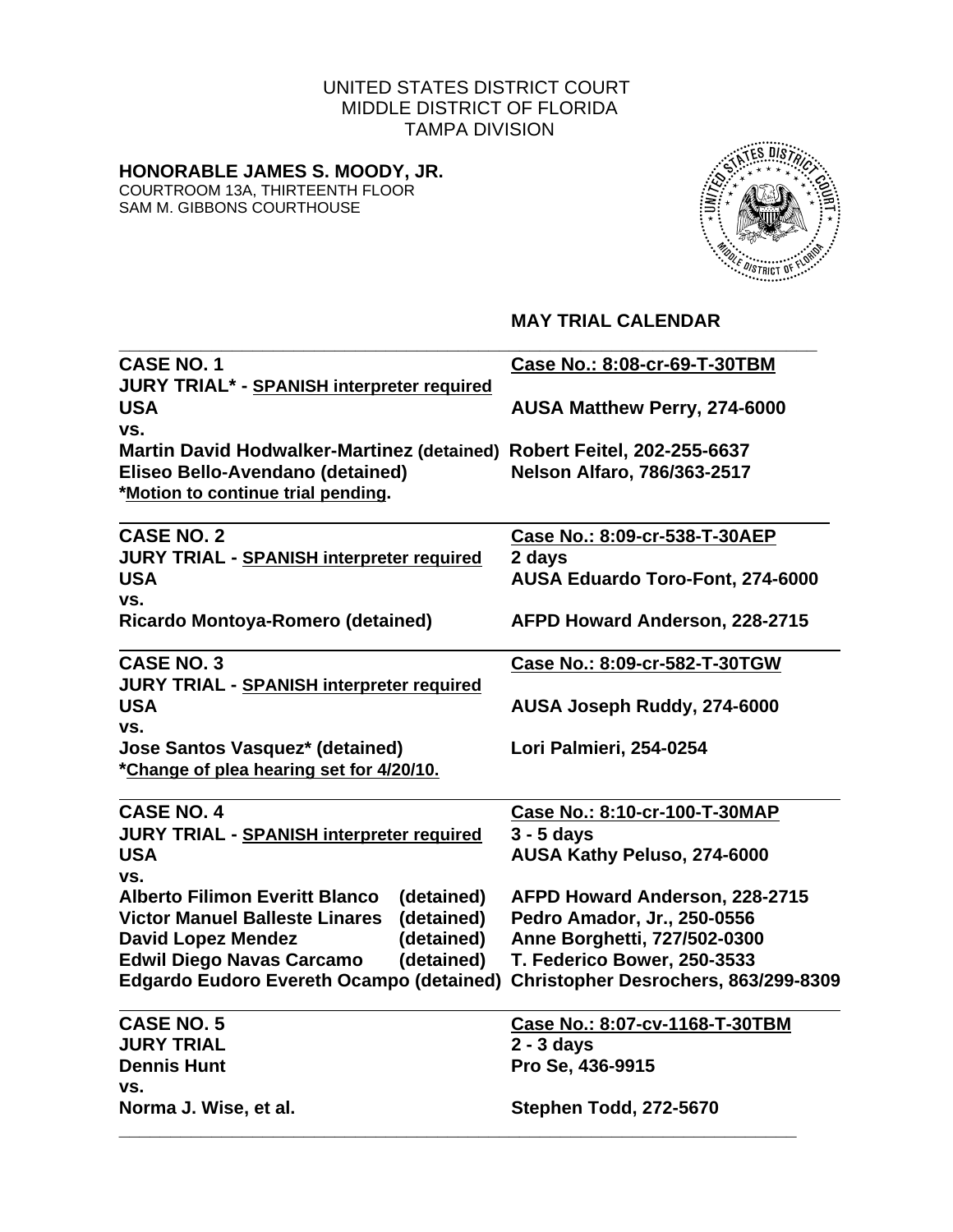### **UNITED STATES DISTRICT COURT Middle District of Florida**

United States Courthouse Tampa, Florida 33602

## NOTICE TO COUNSEL

## REGARDING TRANSCRIPT(S) FROM COURT REPORTER

If transcripts are desired to be ordered, especially daily, hourly, or expedited, counsel must contact Judge Moody's official court reporter, Sherrill Jackson, PRIOR to the commencement of the trial or hearing. Please be aware that the reporter needs to secure other reporters and/or editing personnel to cover the court's docket and prepare transcript on deadline.

Financial arrangements and payment MUST be made to the court reporter before the proceeding begins. Please contact Ms. Jackson at 813/301-5041, United States Courthouse, 801 N. Florida Avenue, Tampa, FL 33602. Payments should be made to: SLJ of Tampa, Inc. (Sherrill Jackson's corporate account).

Counsel shall furnish to the court reporter case cites, technical, medical and specialized terminology pertinent to the case, proper names, and copies of documents that are read into the record.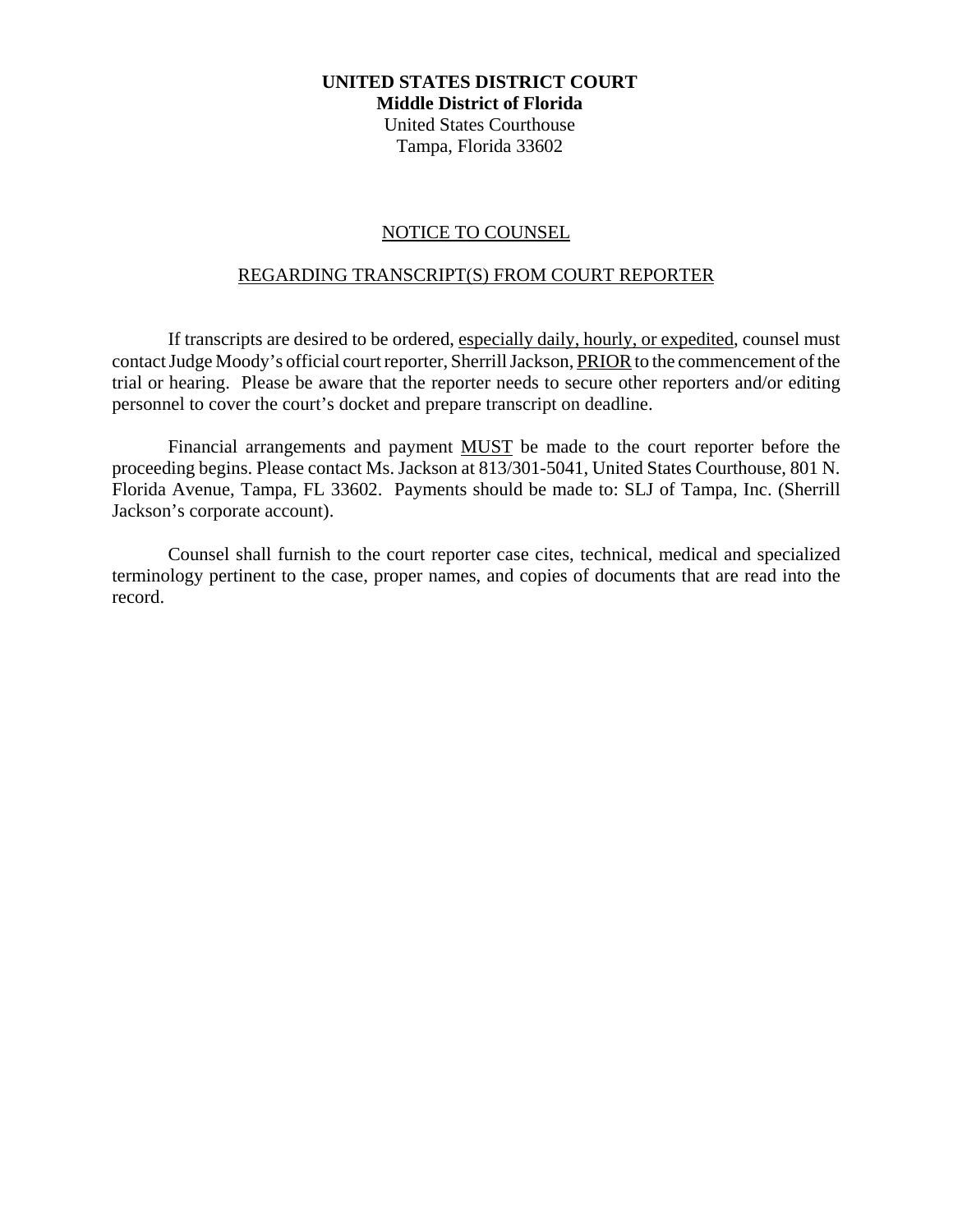# **UNITED STATES DISTRICT COURT Middle District of Florida** Office of the Clerk United States Courthouse Tampa, Florida 33602

Sheryl L. Loesch Clerk

# NOTICE TO COUNSEL

## INSTRUCTIONS REGARDING THE PRE-MARKING OF EXHIBITS

Local rule 3.07 requires each party to obtain from the Clerk, in advance of trial, tabs or labels for pre-marking and identification of each exhibit proposed to be offered in evidence, or otherwise tendered to any witness during trial. To assist you in this regard, copies of Court-approved Exhibit Lists and Exhibit Tags are attached for your use. The case number and style should be appropriately inserted on these forms which may then be reproduced on your office copier in such quantities as required.

Prior to pre-marking exhibits, counsel should select the appropriate "party specific" tag from the attachments. These tags are designed to assist counsel and the Court in controlling and managing exhibits throughout the trial.

Counsel should consecutively number each exhibit tag and staple the exhibit tag to the upper right corner of each exhibit. Thereafter, counsel should prepare the Exhibit List and provide a description of each consecutively numbered exhibit, and sub-exhibit, sufficient to identify it throughout trial.

Composite exhibits should be identified by using the main exhibit's sequential number and an alphabetical suffix to identify the composite portions of the exhibit: e.g., if the main exhibit is number 20 and there are two sub-parts to the exhibit, then the main exhibit should be numbered 20/A, the first sub-part numbered 20/B, and final sub-part numbered 20/C.

Local Rule 3.07(b) requires counsel to furnish copies of their Exhibit List to all other counsel at the commencement of trial.

**NOTE**: These instructions are purposely general in nature and are intended to supplement the Local Rules and any other instructions issued by the trial judge. Accordingly, counsel shall be responsible for ensuring that any additional requirements established by the trial judge are also met.

SHERYL L. LOESCH, CLERK

**Attachments**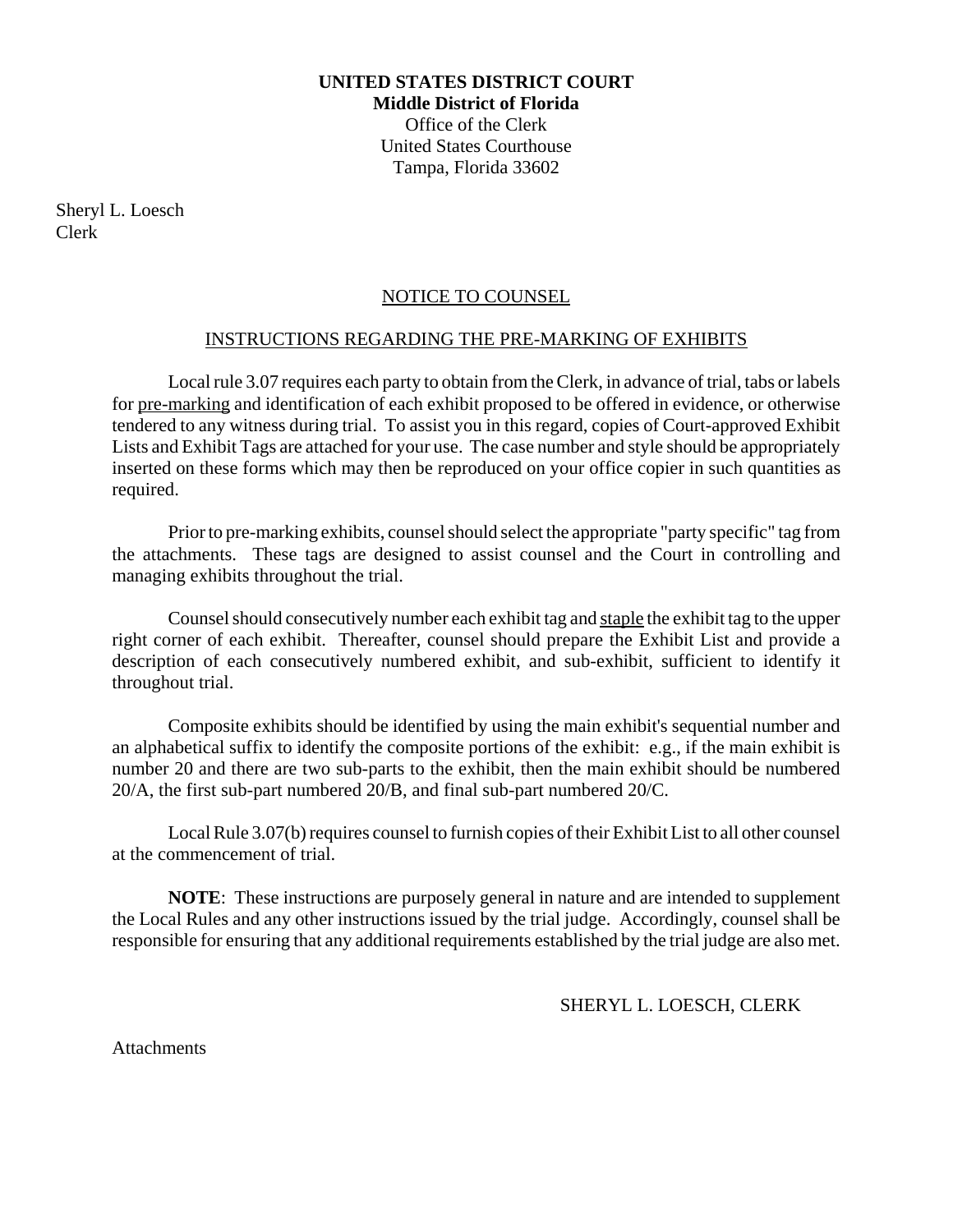# **UNITED STATES DISTRICT COURT MIDDLE DISTRICT OF FLORIDA TAMPA DIVISION**

**Plaintiff(s), Government**

 $\frac{1}{2}$ 

 $\frac{1}{1}$ 

**Case No:** 

**Defendant(s),**

| <b>TRIAL EXHIBIT LIST</b> |                                   |                  |         |                    |
|---------------------------|-----------------------------------|------------------|---------|--------------------|
| Exhibit<br>No.            | <b>Date</b><br>${\bf Identified}$ | Date<br>Admitted | Witness | <b>Description</b> |
|                           |                                   |                  |         |                    |
|                           |                                   |                  |         |                    |
|                           |                                   |                  |         |                    |
|                           |                                   |                  |         |                    |
|                           |                                   |                  |         |                    |
|                           |                                   |                  |         |                    |
|                           |                                   |                  |         |                    |
|                           |                                   |                  |         |                    |
|                           |                                   |                  |         |                    |
|                           |                                   |                  |         |                    |
|                           |                                   |                  |         |                    |
|                           |                                   |                  |         |                    |

**v.**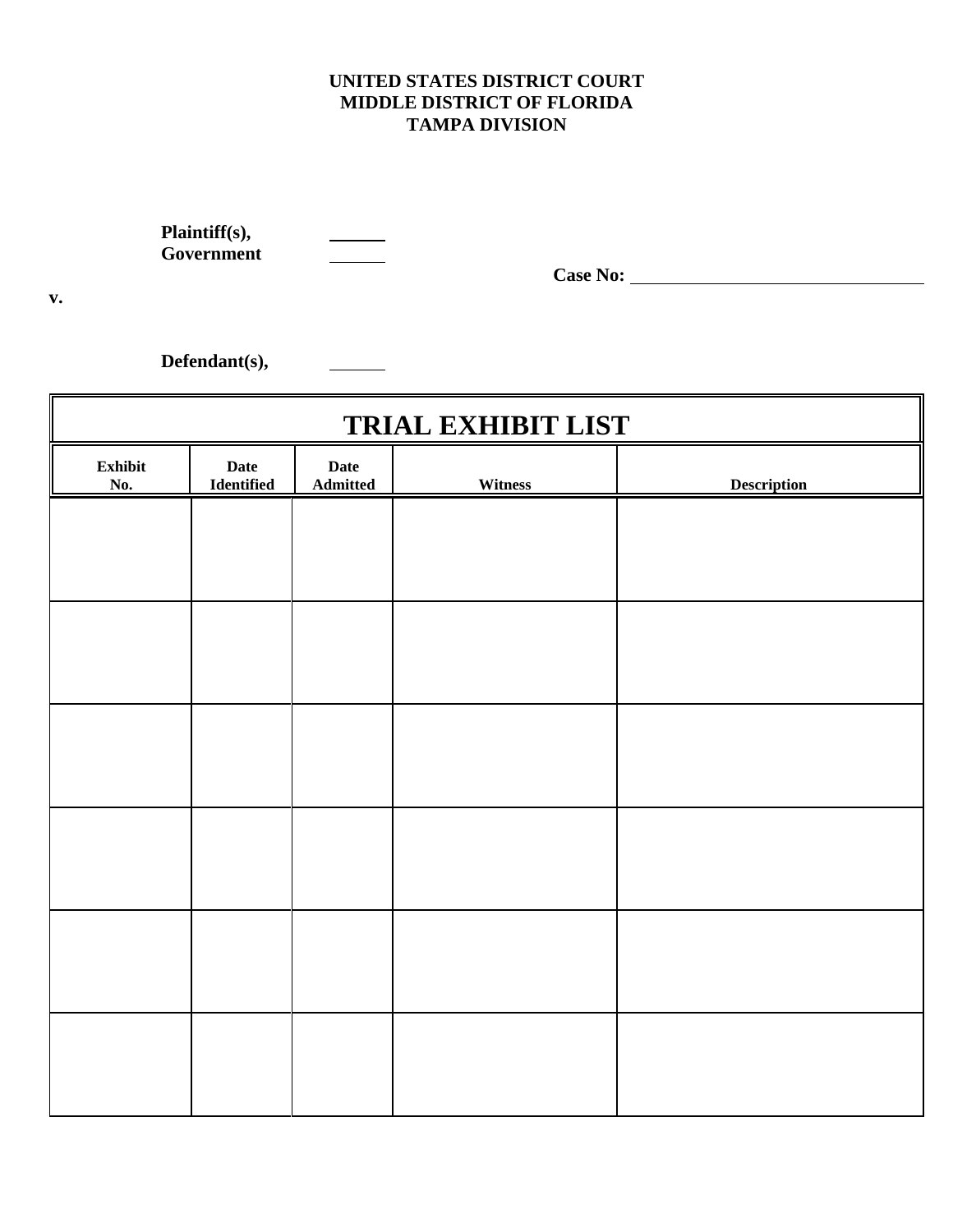Case Number: <u>Number: Page of Page of Pages</u>

a.

| <b>EXHIBIT LIST -- CONTINUATION SHEET</b> |                           |                                |         |                    |
|-------------------------------------------|---------------------------|--------------------------------|---------|--------------------|
| Exhibit<br>No.                            | <b>Date</b><br>Identified | <b>Date</b><br><b>Admitted</b> | Witness | <b>Description</b> |
|                                           |                           |                                |         |                    |
|                                           |                           |                                |         |                    |
|                                           |                           |                                |         |                    |
|                                           |                           |                                |         |                    |
|                                           |                           |                                |         |                    |
|                                           |                           |                                |         |                    |
|                                           |                           |                                |         |                    |
|                                           |                           |                                |         |                    |
|                                           |                           |                                |         |                    |
|                                           |                           |                                |         |                    |
|                                           |                           |                                |         |                    |
|                                           |                           |                                |         |                    |
|                                           |                           |                                |         |                    |
|                                           |                           |                                |         |                    |
|                                           |                           |                                |         |                    |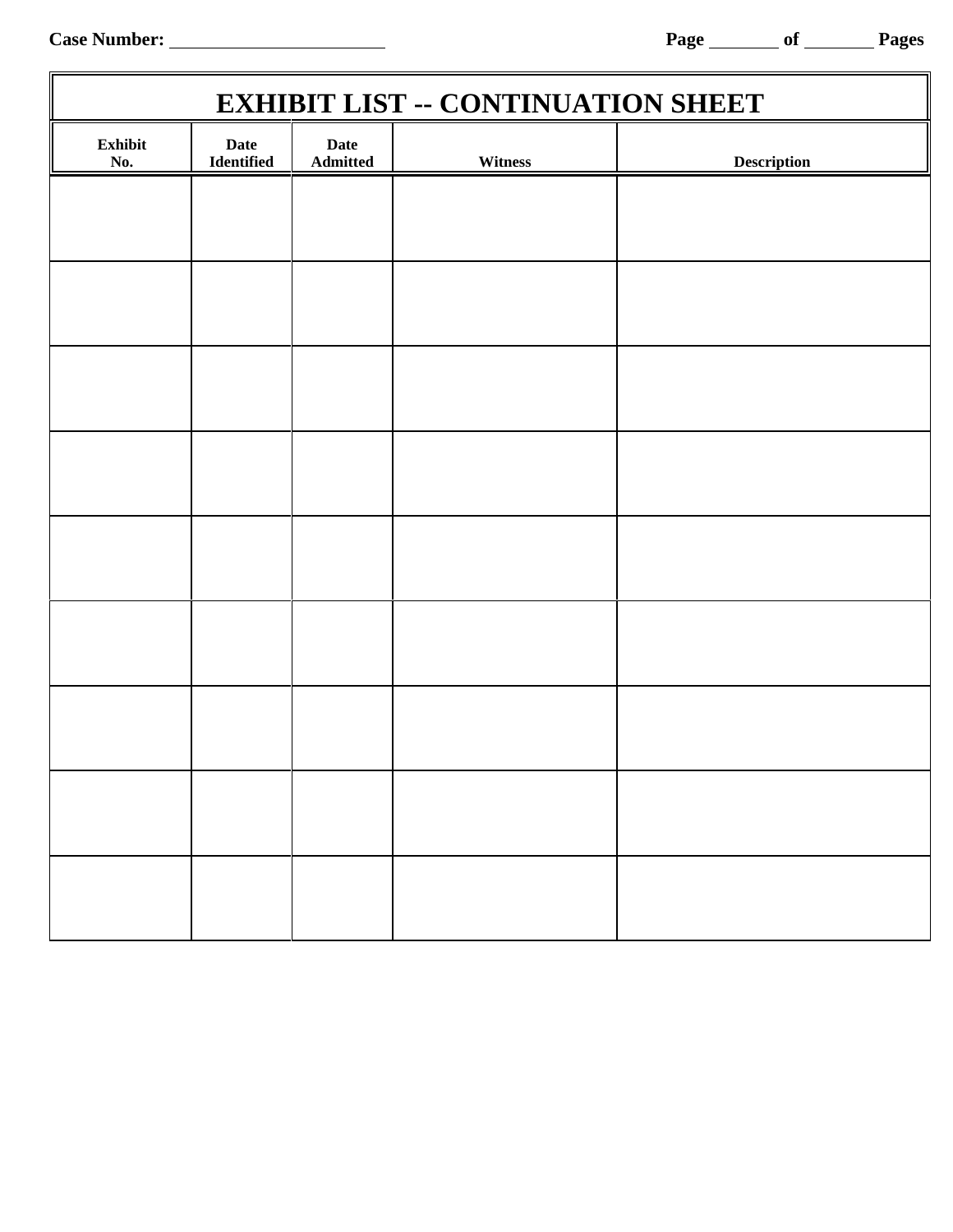| <b>U.S. District Court</b><br><b>Middle District of Florida</b>                    | <b>U.S. District Court</b><br><b>Middle District of Florida</b> |
|------------------------------------------------------------------------------------|-----------------------------------------------------------------|
| <b>GOVERNMENT'S EXHIBIT</b>                                                        | <b>GOVERNMENT'S EXHIBIT</b>                                     |
| <b>Exhibit Number:</b>                                                             | <b>Exhibit Number:</b>                                          |
| <b>Case Number:</b><br>the control of the control of the control of the control of | <b>Case Number:</b>                                             |
| v.                                                                                 | v.                                                              |
| Date Identified:                                                                   | Date Identified:                                                |
| <b>Date Admitted:</b>                                                              | <b>Date Admitted:</b>                                           |
|                                                                                    |                                                                 |
| <b>U.S. District Court</b><br><b>Middle District of Florida</b>                    | <b>U.S. District Court</b><br><b>Middle District of Florida</b> |
| <b>GOVERNMENT'S EXHIBIT</b>                                                        | <b>GOVERNMENT'S EXHIBIT</b>                                     |
| <b>Exhibit Number:</b>                                                             | <b>Exhibit Number:</b>                                          |
| <b>Case Number:</b>                                                                | <b>Case Number:</b>                                             |
| v.                                                                                 | v.                                                              |
| Date Identified:                                                                   | Date Identified:                                                |
| Date Admitted:                                                                     | Date Admitted:                                                  |
|                                                                                    |                                                                 |
| <b>U.S. District Court</b>                                                         | <b>U.S. District Court</b>                                      |
| <b>Middle District of Florida</b>                                                  | <b>Middle District of Florida</b>                               |
| <b>GOVERNMENT'S EXHIBIT</b>                                                        | <b>GOVERNMENT'S EXHIBIT</b>                                     |
| <b>Exhibit Number:</b>                                                             | <b>Exhibit Number:</b>                                          |
| <b>Case Number:</b>                                                                | <b>Case Number:</b>                                             |
| v.                                                                                 | v.                                                              |
| Date Identified:                                                                   | Date Identified:                                                |

|                       | <b>U.S. District Court</b>                    |
|-----------------------|-----------------------------------------------|
|                       | <b>Middle District of Florida</b>             |
|                       | <b>GOVERNMENT'S EXHIBIT</b>                   |
|                       | <b>Exhibit Number:</b>                        |
|                       |                                               |
| <b>Case Number:</b>   |                                               |
|                       |                                               |
|                       |                                               |
|                       | v.                                            |
|                       |                                               |
| Date Identified:      |                                               |
|                       |                                               |
| <b>Date Admitted:</b> |                                               |
|                       | <u> 1989 - Andrea Andrew Maria (h. 1989).</u> |
|                       |                                               |
|                       | <b>U.S. District Court</b>                    |
|                       | <b>Middle District of Florida</b>             |
|                       | <b>GOVERNMENT'S EXHIBIT</b>                   |
|                       | <b>Exhibit Number:</b>                        |
|                       |                                               |
| <b>Case Number:</b>   |                                               |
|                       |                                               |
|                       |                                               |
|                       | v.                                            |
|                       |                                               |
| Date Identified:      |                                               |
|                       |                                               |
| Date Admitted:        |                                               |
|                       |                                               |
|                       |                                               |
|                       | <b>U.S. District Court</b>                    |
|                       | <b>Middle District of Florida</b>             |
|                       | <b>GOVERNMENT'S EXHIBIT</b>                   |
|                       | <b>Exhibit Number:</b>                        |
|                       |                                               |
| <b>Case Number:</b>   |                                               |
|                       |                                               |
|                       |                                               |
|                       | v.                                            |
|                       |                                               |
|                       | Date Identified:                              |
|                       |                                               |
|                       |                                               |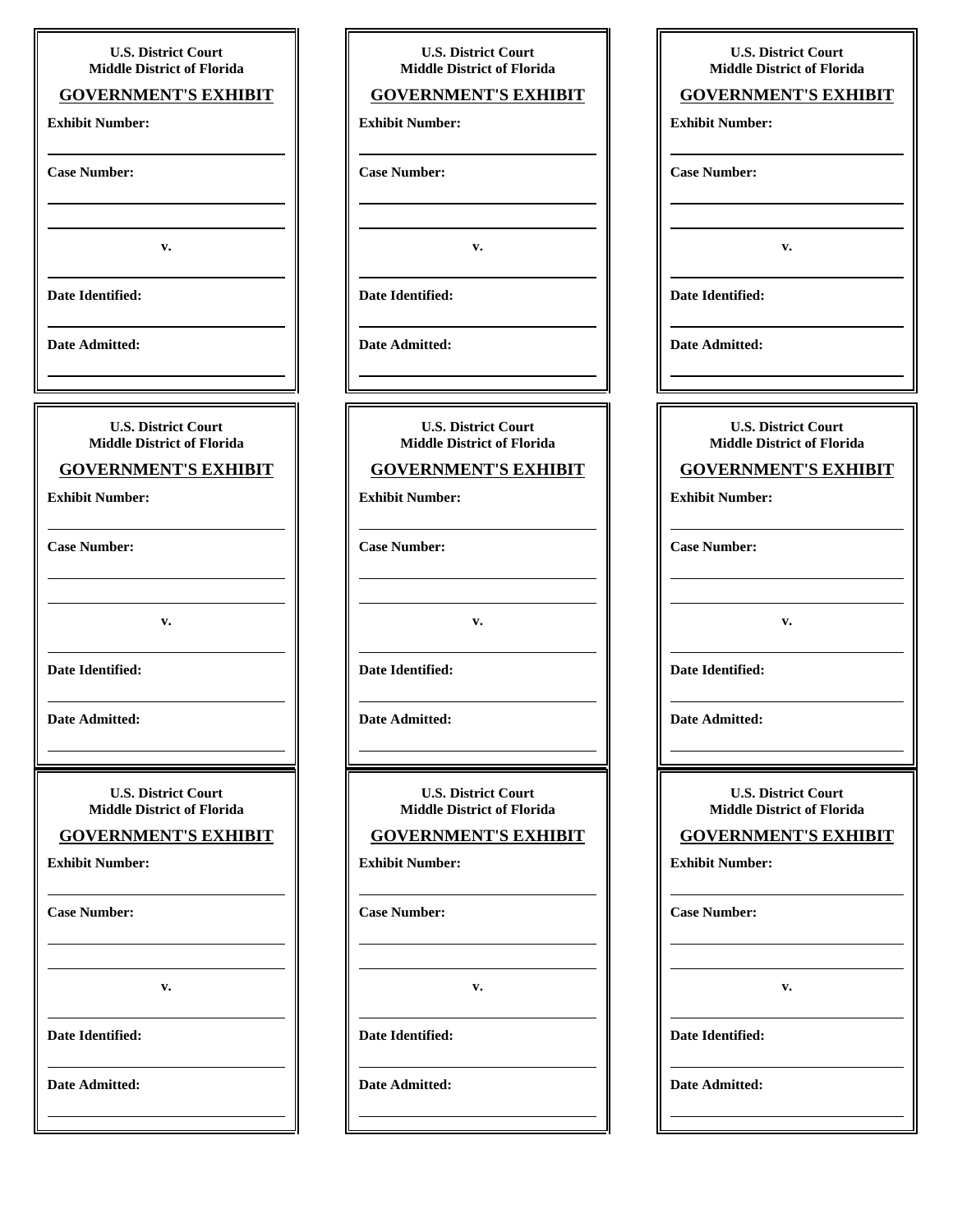| <b>U.S. District Court<br/>Middle District of Florida</b>       | <b>U.S. District Court</b>                                      | <b>U.S. District Court</b>                                      |
|-----------------------------------------------------------------|-----------------------------------------------------------------|-----------------------------------------------------------------|
| <b>PLAINTIFF'S EXHIBIT</b>                                      | <b>Middle District of Florida</b>                               | <b>Middle District of Florida</b>                               |
| <b>Exhibit Number:</b>                                          | <b>PLAINTIFF'S EXHIBIT</b>                                      | <b>PLAINTIFF'S EXHIBIT</b>                                      |
|                                                                 | <b>Exhibit Number:</b>                                          | <b>Exhibit Number:</b>                                          |
| <b>Case Number:</b>                                             | <b>Case Number:</b>                                             | <b>Case Number:</b>                                             |
|                                                                 |                                                                 |                                                                 |
| v.                                                              | $\mathbf{v}$ .                                                  | v.                                                              |
| Date Identified:                                                | Date Identified:                                                | Date Identified:                                                |
| Date Admitted:                                                  | <b>Date Admitted:</b>                                           | Date Admitted:                                                  |
|                                                                 |                                                                 |                                                                 |
| <b>U.S. District Court</b><br><b>Middle District of Florida</b> | <b>U.S. District Court</b><br><b>Middle District of Florida</b> | <b>U.S. District Court</b><br><b>Middle District of Florida</b> |
| <b>PLAINTIFF'S EXHIBIT</b>                                      | <b>PLAINTIFF'S EXHIBIT</b>                                      | <b>PLAINTIFF'S EXHIBIT</b>                                      |
|                                                                 |                                                                 |                                                                 |
| <b>Exhibit Number:</b>                                          | <b>Exhibit Number:</b>                                          | <b>Exhibit Number:</b>                                          |
| <b>Case Number:</b>                                             | <b>Case Number:</b>                                             | <b>Case Number:</b>                                             |
|                                                                 |                                                                 |                                                                 |
| v.                                                              | v.                                                              | v.                                                              |
| Date Identified:                                                | Date Identified:                                                | Date Identified:                                                |
| Date Admitted:                                                  | Date Admitted:                                                  | Date Admitted:                                                  |
|                                                                 |                                                                 |                                                                 |
| <b>U.S. District Court</b><br><b>Middle District of Florida</b> | <b>U.S. District Court</b><br><b>Middle District of Florida</b> | <b>U.S. District Court</b><br><b>Middle District of Florida</b> |
| <b>PLAINTIFF'S EXHIBIT</b>                                      | <b>PLAINTIFF'S EXHIBIT</b>                                      | <b>PLAINTIFF'S EXHIBIT</b>                                      |
| <b>Exhibit Number:</b>                                          | <b>Exhibit Number:</b>                                          | <b>Exhibit Number:</b>                                          |
| <b>Case Number:</b>                                             | <b>Case Number:</b>                                             | <b>Case Number:</b>                                             |
|                                                                 |                                                                 |                                                                 |
| v.                                                              | v.                                                              | v.                                                              |
| Date Identified:                                                | <b>Date Identified:</b>                                         | Date Identified:                                                |
| Date Admitted:                                                  | Date Admitted:                                                  | Date Admitted:                                                  |
|                                                                 |                                                                 |                                                                 |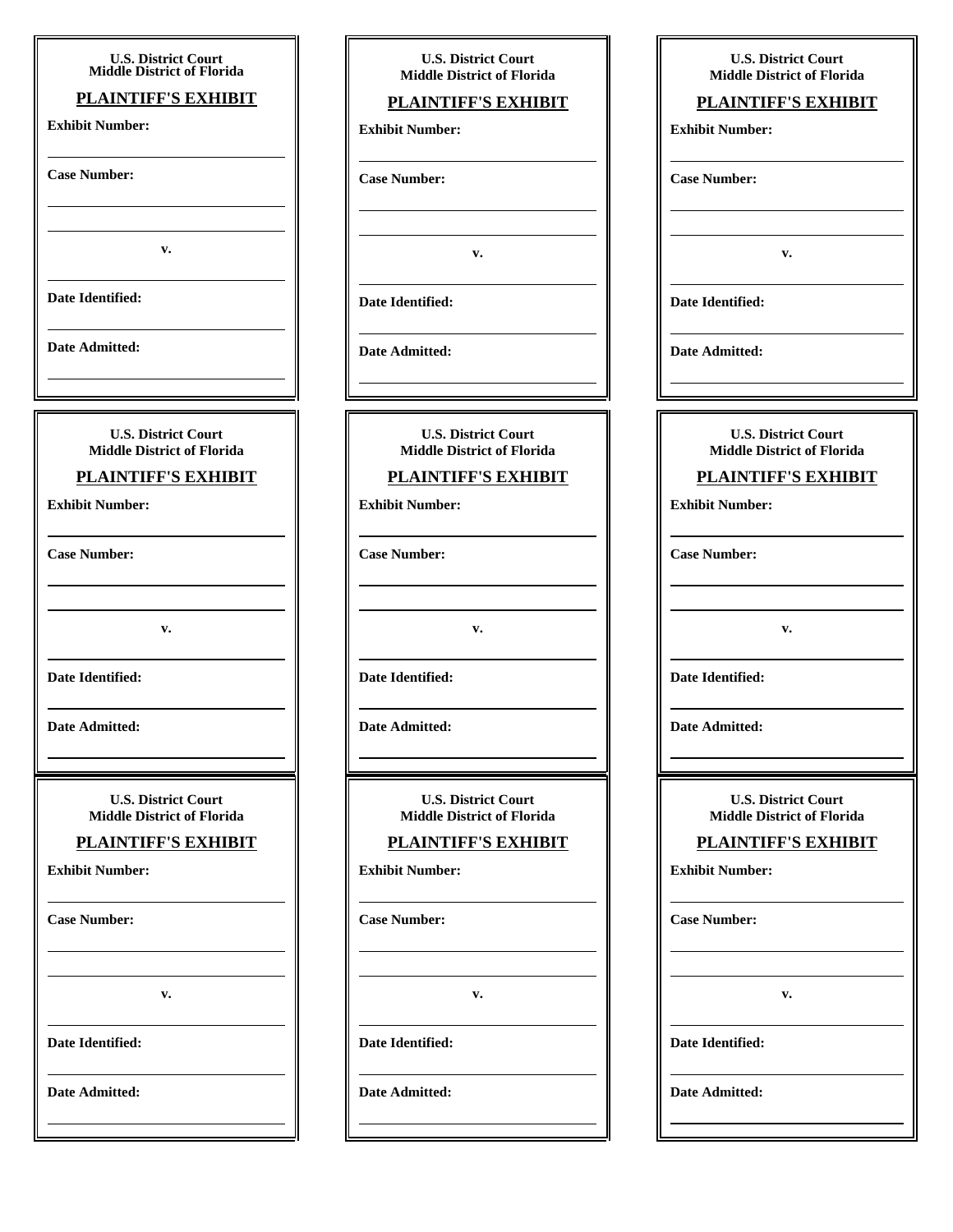| <b>U.S. District Court</b>            |  |
|---------------------------------------|--|
| <b>Middle District of Florida</b>     |  |
| <b>DEFENDANT'S EXHIBIT</b>            |  |
| <b>Exhibit Number:</b>                |  |
|                                       |  |
| <b>Case Number:</b>                   |  |
|                                       |  |
|                                       |  |
|                                       |  |
| v.                                    |  |
|                                       |  |
| <b>Date Identified:</b>               |  |
|                                       |  |
| Date Admitted:                        |  |
|                                       |  |
|                                       |  |
| <b>U.S. District Court</b>            |  |
| <b>Middle District of Florida</b>     |  |
| <b>DEFENDANT'S EXHIBIT</b>            |  |
|                                       |  |
| <b>Exhibit Number:</b>                |  |
|                                       |  |
| <b>Case Number:</b>                   |  |
|                                       |  |
|                                       |  |
| v.                                    |  |
| and the control of the control of the |  |
| <b>Date Identified:</b>               |  |
|                                       |  |
| Date Admitted:                        |  |
|                                       |  |
|                                       |  |
|                                       |  |
| <b>U.S. District Court</b>            |  |
| <b>Middle District of Florida</b>     |  |
| <b>DEFENDANT'S EXHIBIT</b>            |  |
| <b>Exhibit Number:</b>                |  |
|                                       |  |
| <b>Case Number:</b>                   |  |
|                                       |  |
|                                       |  |
|                                       |  |
| v.                                    |  |
|                                       |  |
| Date Identified:                      |  |
|                                       |  |
| <b>Date Admitted:</b>                 |  |
|                                       |  |
|                                       |  |

| <b>U.S. District Court</b><br>Middle District of Florida |
|----------------------------------------------------------|
| <b>DEFENDANT'S EXHIBIT</b>                               |
| <b>Exhibit Number:</b>                                   |
|                                                          |
| <b>Case Number:</b>                                      |

**v.**

**U.S. District Court Middle District of Florida DEFENDANT'S EXHIBIT**

**v.**

**U.S. District Court Middle District of Florida DEFENDANT'S EXHIBIT**

**Date Identified:**

**Date Admitted:**

**Exhibit Number:**

**Case Number:**

**Date Identified:**

**Date Admitted:**

**U.S. District Court Middle District of Florida**

### **DEFENDANT'S EXHIBIT**

**Exhibit Number:**

**Case Number:**

**v.**

**Date Identified:**

**Date Admitted:**

**U.S. District Court Middle District of Florida**

#### **DEFENDANT'S EXHIBIT**

**v.**

**Exhibit Number:**

**Case Number:**

**Date Identified:**

**Date Admitted:**

**U.S. District Court Middle District of Florida**

#### **DEFENDANT'S EXHIBIT**

**Exhibit Number:**

**Case Number:**

**v.**

**Date Identified:**

**Date Admitted:**

**Case Number:**

**Exhibit Number:**

**v.**

**Date Identified:**

**Date Admitted:**